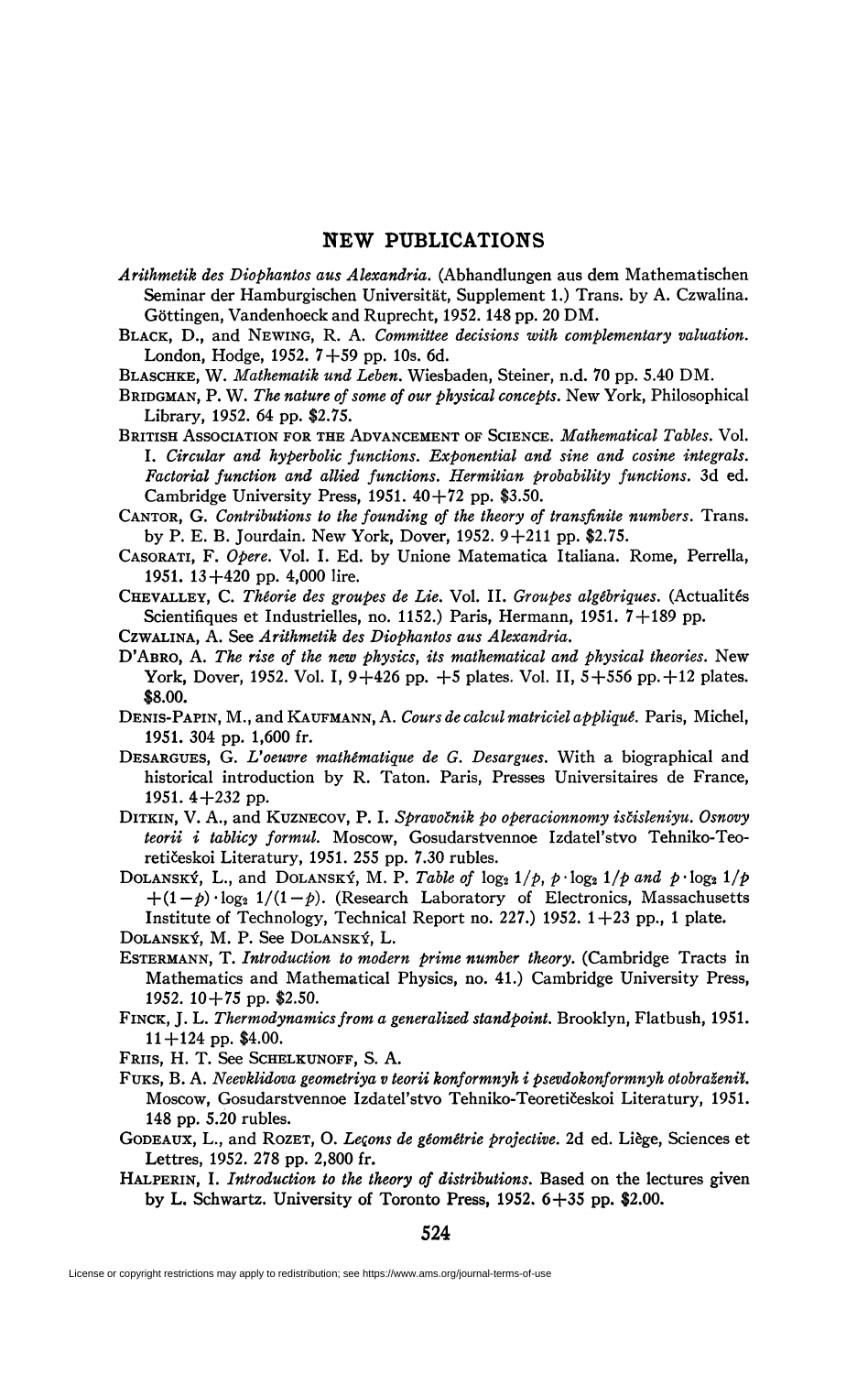## NEW PUBLICATIONS 525

- HINCIN, A. Y. *Matematileskie osnovaniya kvantovoï statistiki.* Moscow, Gosudarstvennoe Izdatel'stvo Tehniko-Teoretiöeskoi Literatury, 1951. 256 pp. 10.20 rubles.
- HOUSTOUN, R. A. *An introduction to mathematical physics.* London, Blackie, 1952. 10+262 pp. 25 s.
- IWASAWA, K. *Daisu kansu-ron. [Theory of algebraic functions.]* Tokyo, Iwanamî Shoten, 1952.  $1+2+356$  pp. 700 yen.
- JOURDAIN, P. E. B. See CANTOR, G.
- KAARSEMAKER, L., and VAN WIJNGAARDEN, A. *Tables for use in rank correlation.*  (Computation Department, Mathematisch Centrum, Amsterdam. Rep. R 73.) 1952. 1 + 17 pp.
- KAUFMANN, A. See DENIS-PAPIN, M.
- Kočin, N. E. *Vektornoe isčislenie i načala tenzornogo isčisleniya*. 7th ed. Moscow, Izdatel'stvo Akademii Nauk SSSR, 1951. 426 pp. \$2.50.
- KUZNECOV, P. I. See DITKIN, V. A.
- v. LAUE, M. *Die Relativit'dtstheorie.* Vol. 1. *Die spezielle Relativiteitstheorie.* 5th ed. Braunschweig, Vieweg, 1952. 8+198 pp., 1 plate.
- LOCHER-ERNST, L. *Einfiihrung in die freie Geometrie ebener Kurven.* Basel, Birkhâuser, 1952. *^* pp. 12.50 Swiss fr.
- LUDWIG, G. *Fortschritte der projektiven Relativitâtstheorie.* Braunschweig, Vieweg, 1951. 96 pp.
- MIKELADZE, 5. E. *Novye metody integrirovaniya differencial'nyh uravnenil i ih priloleniya k zadalam teorii uprugosti.* Moscow, Gosudarstvennoe Izdatel'stvo Tehniko-Teoretiëeskoi Literatury, 1951. 291 pp. 11.50 rubles.
- MONGE, G. *Voeuvre scientifique de Monge.* Ed. by R. Taton. Paris, Presses Universitaries de France, 1951. 2+441 pp.
- NAKANO, H. *Topology and linear topological spaces.* Tokyo, Maruzen, 1951. 8+281 pp.
- NESTOROVIC, N. M. *Geometrileskie postroeniya v ploskosti Lobaëevskogo.* Moscow, Gosudarstvennoe Izdatel'stvo Tehniko-Teoretičeskoi Literatury, 1951. 304 pp. 12.30 rubles.
- NEUGEBAUER, O. *The exact sciences in antiquity.* Princeton University Press, 1952. 16+191 pp., 14 plates. \$5.00.
- NEWING, R. A. See BLACK, D.
- NIELSEN, J. *Laerebog i rationel mekanik.* III. *Vektoranalyse<sup>t</sup> potentialteorie, konti\* nuerlige medier, strtfmninger, komplekst potential.* Copenhagen, Gjellerup, 1952. 8+197 pp.
- PEYOVITCH, T. *Sur les solutions asymptotiques des équations différentielles* (Société des Mathématiciens et Physiciens de la R. P. de Serbie, Éditions spéciales.) Belgrade, Nau&ia Knjiga, 1952. 52 pp.
- ROZET, O. See GODEAUX, L.
- SAMUEL, H. L. *Essay in physics.* New York, Harcourt, Brace, 1952.10+178 pp. \$3.00.
- SCHELKUNOFF, S. A. *Advanced antenna theory.* New York, Wiley, 1952. 12+216 pp. \$6.50.
- SCHELKUNOFF, S. A., and FRIIS, H. T. *Antennas: theory and practice.* New York, Wiley, 1952. 22 + 629 pp. \$10.00.
- SCHWARTZ, L. See HALPERIN, I.
- SEMENDIAEV, K. A. *The determination of latent roots and invariant manifolds of matrices by means of iterations.* (National Bureau of Standards Report 1402.) Washington, Department of Commerce,  $1952. 1+59$  pp.
- SPEISER, A. *Elemente der Philosophie und der Mathematik. Eine Anleitung zum inhaltlichen Denken.* Basel, Birkhâuser, 1952. 115 pp. 11.45 Swiss fr.